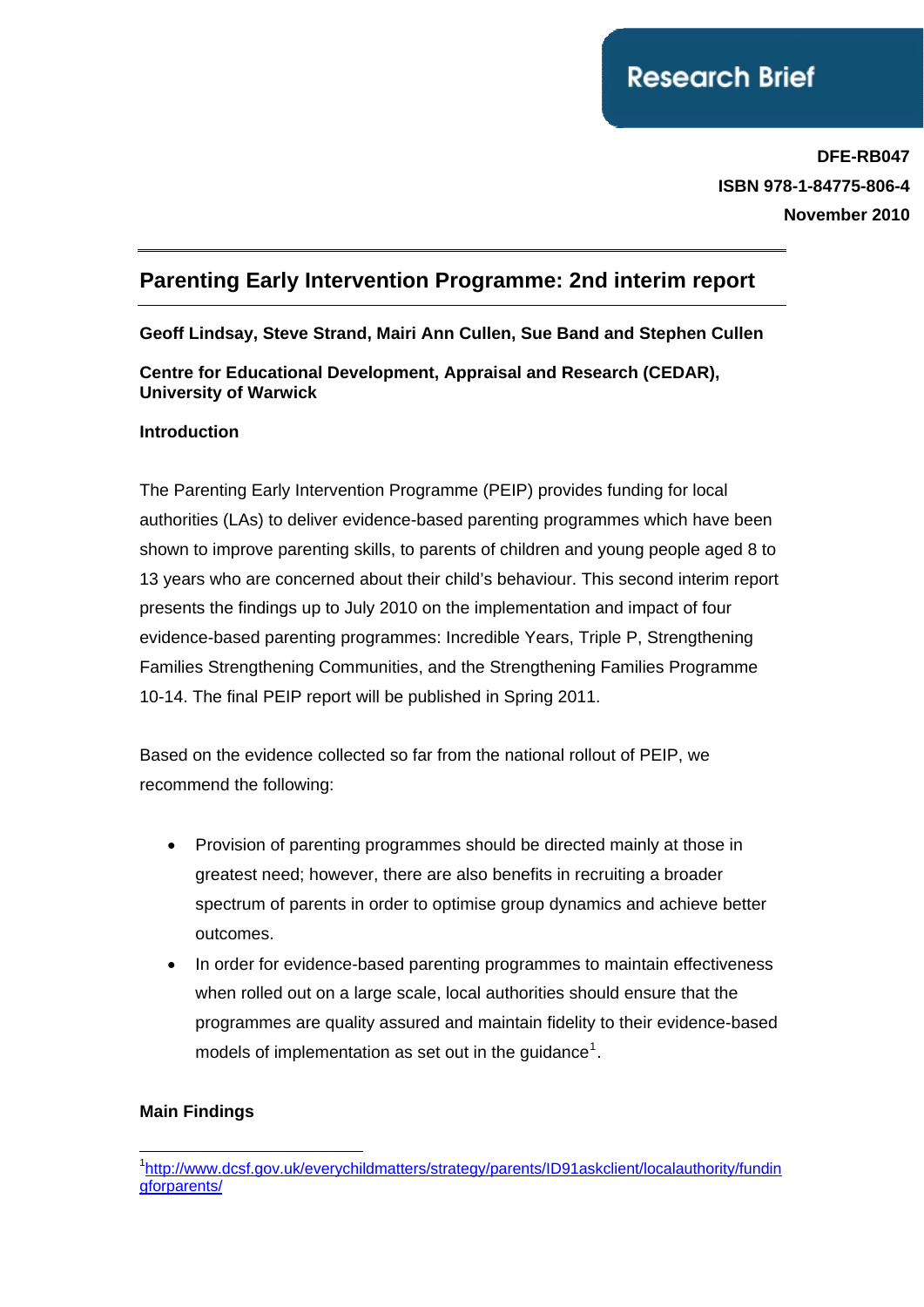The rollout of evidence-based parenting programmes through the PEIP has been successful on a national scale and has significantly increased support for a large number of parents. The parenting programmes have had positive effects on the parents' mental well-being and the style of parenting, as well as their children's behaviours.

Our findings show that:

- The population of parents and children participating in PEIP has the same characteristics as that which PEIP is intended to target. Overall, they were more disadvantaged than the general population and their children were more likely to have significant behavioural difficulties
- The population of parents and children also has very similar characteristics to that seen in the PEIP Pathfinder, which suggests that local authorities are continuing to target those with the highest need
- Parent outcomes were significantly improved in all four programmes after course completion:
	- o Overall, 79% of parents showed improvements in their mental wellbeing
	- o The average level of parental mental well-being increased from the bottom 25% of the population to the national average
- A considerable proportion of parents reduced their parenting styles of laxness and over-reactivity to misbehaviour over the course of the programme:
	- o 73% of parents reported reductions in their parenting laxness
	- o 74% of parents reported reductions in their over-reactivity
	- o The percentage of parents who reported that their child had serious conduct problems reduced by a third, from 59% to 40%

It is important to note however that the individual parenting programmes may also lead to improvements in outcomes other than those which are measured in this report, due to differences in the nature and aims of the programmes.

- Parents highly rated their experiences of the parenting groups they attended:
	- o 98% reported that they had found the parenting group helpful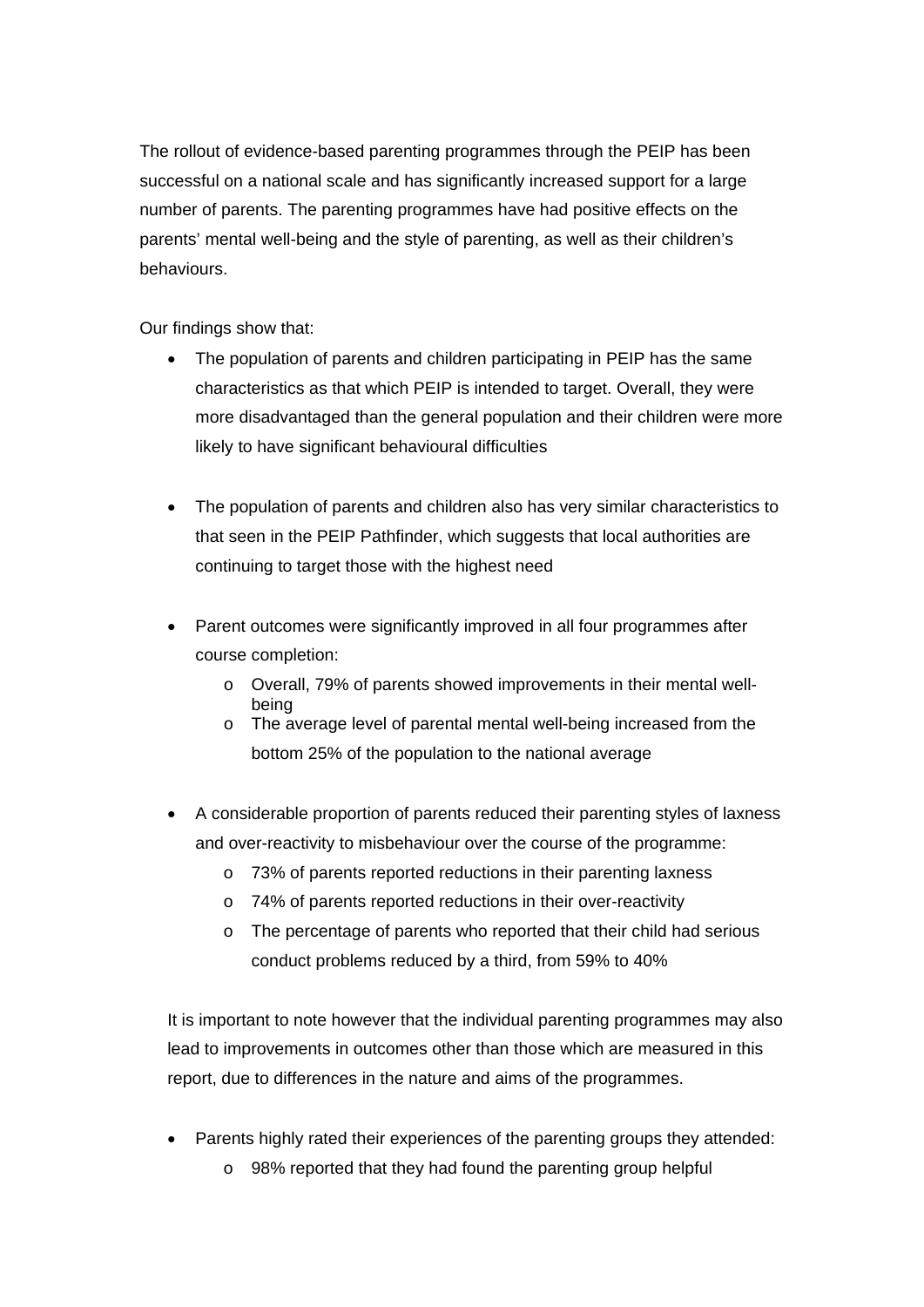- o 95% reported that the programme had helped them deal with their problems
- o 96% reported that the programme had helped them to deal with their children's behaviour
- o 86% reported that they experienced fewer problems after completing the programme
- There were differences in effectiveness on outcomes between the individual programmes but these were relatively small compared to the overall improvements reported by parents
- The number of parents supported through the programme varied substantially between LAs which were funded from 2008, ranging from over 500 parents supported per LA to fewer than 100 parents supported per LA
- The feedback from interviews conducted with parents and professionals indicates that the success of the programme and its delivery at LA level is not only a function of the quality of the parenting programme, but also the LA infrastructure and organisational setup which support the implementation of PEIP
- Most of the parents interviewed reported that they were introduced to strategies that enabled them to bring about positive change in their own and their children's behaviour. Parents interviewed 3-6 months after programme completion reported that these improvements had been maintained.

#### **Methods**

PEIP funding enabled LAs to fund one or more of five evidence-based parenting programmes as approved by the National Academy of Parenting Practitioners (NAPP). These were:

- Incredible Years
- Triple P
- Strengthening Families Strengthening Communities (SFSC)
- Families and Schools Together (FAST)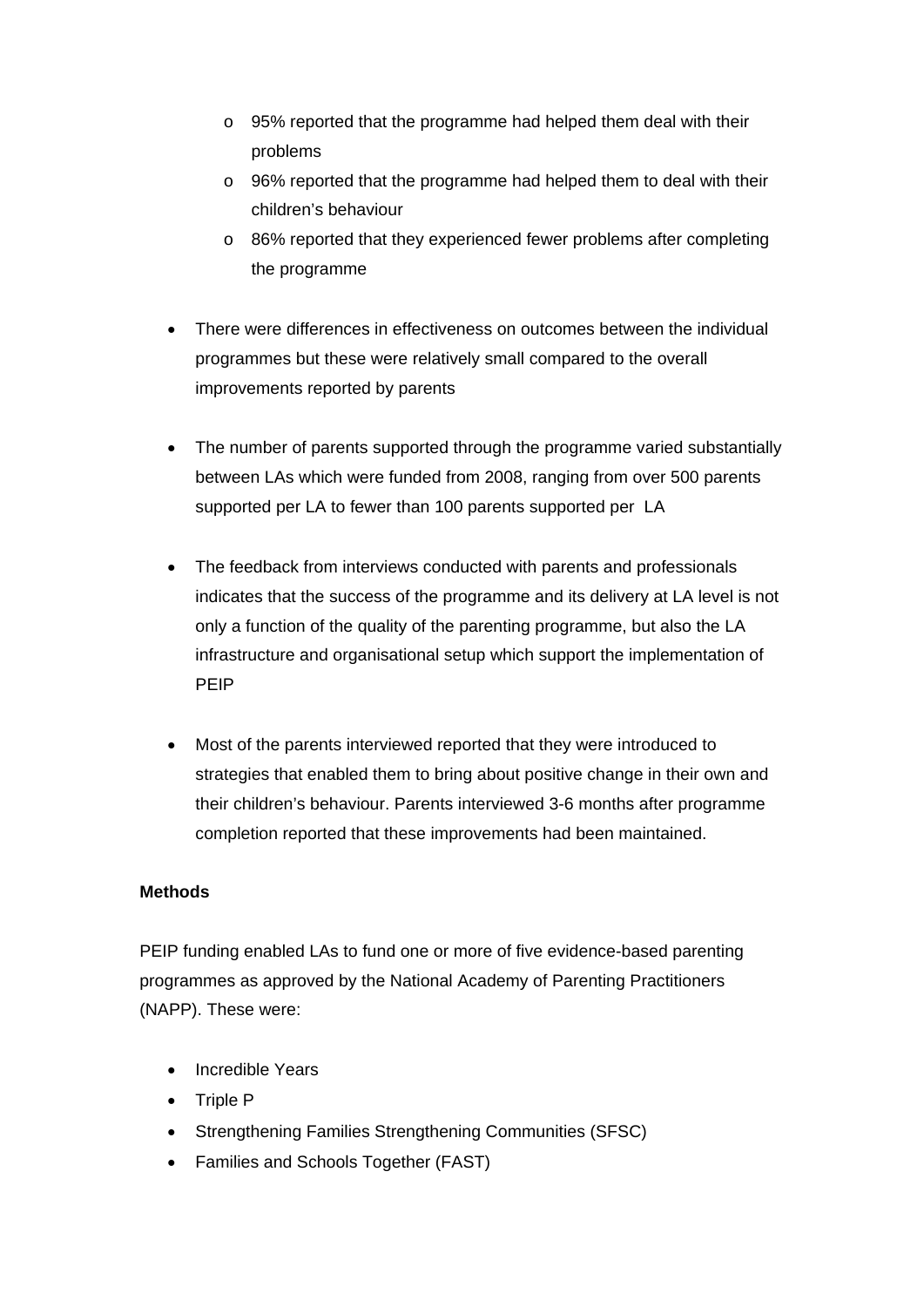• Strengthening Families Programme 10-14 (SFP10-14)

All five parenting programmes have strong evidence base for improving parent and child outcomes when tested in small scale, controlled trials. This evaluation examines whether these outcomes can be maintained and replicated when the programmes are rolled out and implemented in LAs. To do so we have collected information on:

- Reported changes in parenting styles following the attendance on one of the five NAPP approved parenting programmes (measure of impact)
- The organisational factors that support effective implementation of PEIP and its rollout

To assess the impact of the parenting courses on parent and child outcomes, we provided parents with questionnaires to complete at the beginning and end of their course and these scores were compared in order to measure change. Findings were derived from 3320 parents attending 474 parenting groups in 39 sample LAs. To measure longer term changes, parents are being asked to complete a one year follow up questionnaire and the results from these will be presented in the final report.

The measures of outcome used in the questionnaires completed by parents have been substantiated by, and used in prior research, including the PEIP Pathfinder report. These measures assess parental mental well-being, parental laxness and over reactivity in dealing with their child's behaviour, and the parent's view of the child's behaviour, all of which are expected to be influenced by the parenting courses.

To examine the organisational factors that support effective rollout of PEIP, interviews were conducted with a sample of parents and professionals.

Improved outcomes in this study are measured by:

- increases in parents' mental well-being
- reductions in inappropriate parenting styles (laxness and over-reactivity)
- reductions in child behaviour difficulties